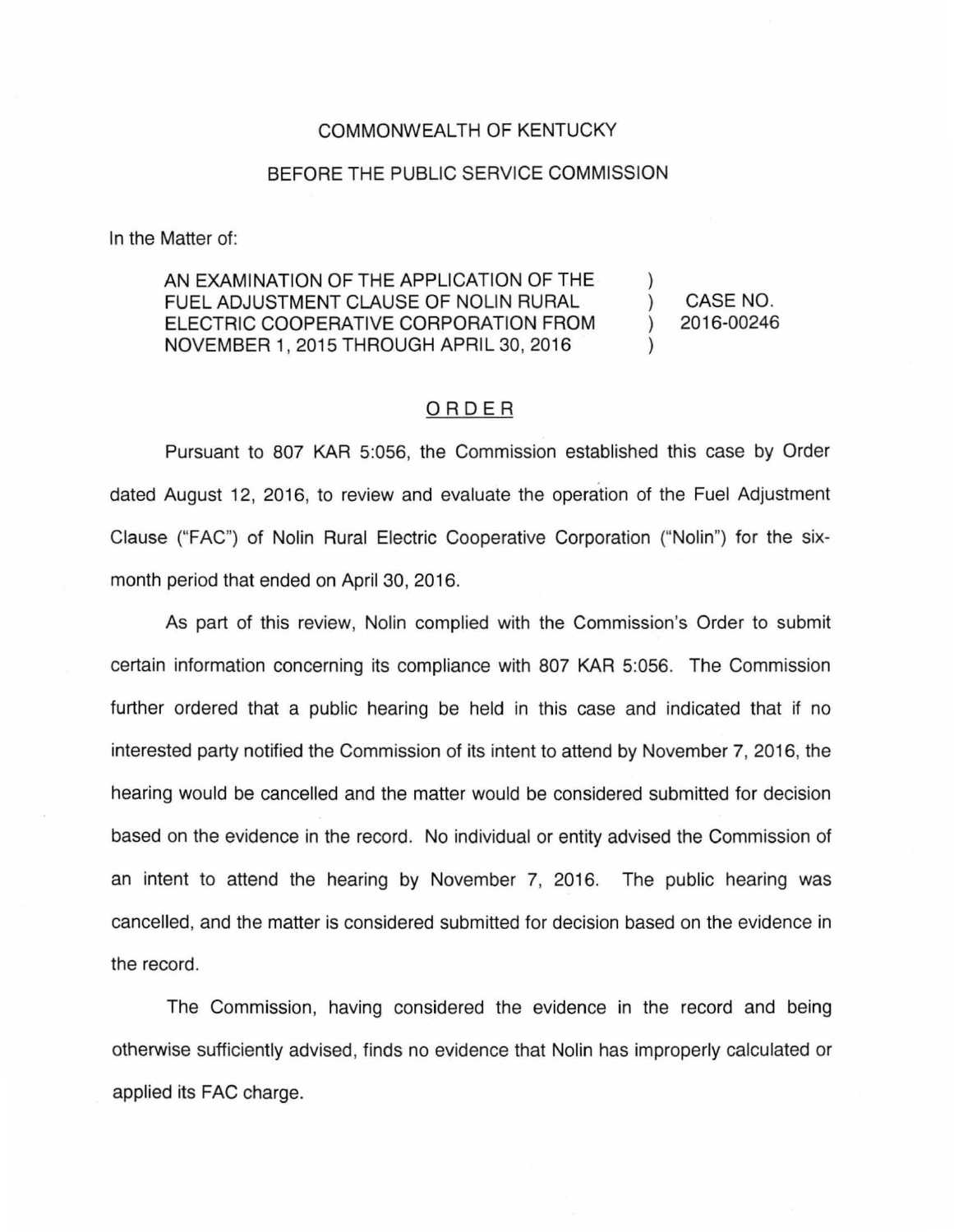IT IS THEREFORE ORDERED that the charges and credits applied by Nolin through the FAC for the period November 1, 2015, through April 30, 2016, are approved.

By the Commission



ATTEST:

ATTEST:<br>Julian R. Matheus

Case No. 2016-00246